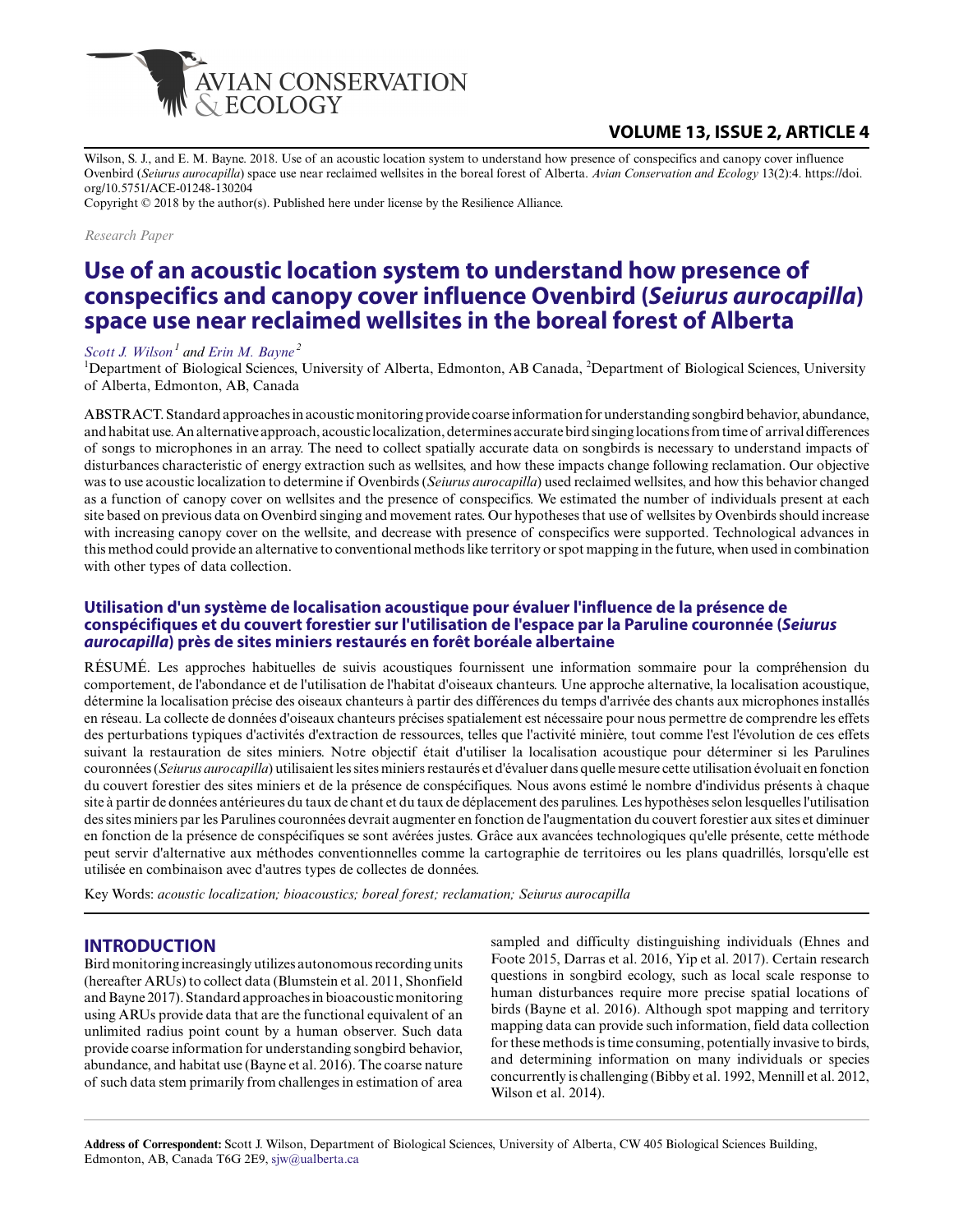Acoustic localization can be used to collect spatially accurate information on multiple individual songbirds concurrently through use of ARUs (Blumstein et al. 2011, Kirschel et al. 2011). Localization determines singing locations from time of arrival differences of songs to microphones in an array or acoustic location system (hereafter ALS; McGregor et al. 1997, Blumstein et al. 2011). Various taxa including primates (Spillmann et al. 2015), marine mammals (Hayes et al. 2000), amphibians (Jones and Ratnam 2009), and birds (Kirschel et al. 2011, Stepanian et al. 2016) have been surveyed using localization. However, most songbird research using localization has focused on validation of methodology or examination of singing behavior (Mennill et al. 2006, Fitzsimmons et al. 2008, Campbell and Francis 2012). Fewer studies have used localization to understand habitat associations or space use of songbirds in relation to human disturbance.

Ideally, individual birds could be distinguishable by their vocalizations over time to identify individual space use patterns (Kirschel et al. 2011, Petrusková et al. 2016). Although individuals within many species show consistency in their songs, vocalizations cannot always be reliably attributed to a specific individual (Mennill 2011). Therefore, to determine the number of individuals, conventional methods such as point counts and spot mapping rely on simultaneous detections of conspecifics through "countersinging events" (Bibby et al. 1992). Localization is well suited for estimation of number of individuals through countersigning events, which we define as songs attributed to different individuals based on their location in space and time. This is based on the logic that singing events greater than a predetermined distance apart, and within a set time interval are unlikely to be the same individual. With knowledge of movement rates and intersong intervals, rules to identify countersinging events using recording technology can be developed. The maximum number of singing locations greater than the predetermined distance apart can then be used to estimate the number of individuals present.

Populations of many songbird species in the boreal forest are declining, and concerns have been raised that oil and gas development may be partially responsible (van Wilgenburg et al. 2013). This development includes hundreds of thousands of onehectare wellsites. Following production, wellsites are required to be actively reclaimed in Alberta (Powter et al. 2012, Bott et al. 2016). Current reclamation criteria use measures of soil, vegetation, and hydrology similarity to a reference condition specific to the site and representative of the predisturbance condition (Powter et al. 2012, Bott et al. 2016). Despite thousands of approved reclamation certificates, there is limited information to describe if wellsites are recovered from a wildlife perspective. Past assessments of songbird responses to wellsites have relied on point counts conducted by humans, and emphasize that the spatial precision at which songbirds are measured has a large effect on the conclusions about wellsite impact (Bayne et al. 2016). Thus, fine scale data on songbird use and avoidance, such as those provided by spot mapping, territory mapping, or acoustic localization are required to assess recovery (Machtans 2006, Lankau et al. 2013). Whether current reclamation criteria results in reduced avoidance or use of wellsites by songbirds remains an unanswered question of interest to policy makers. Knowledge that these sites are recovering effectively for wildlife is important

given the costs associated with reclamation. Failure of these wellsites to regenerate over a reasonable time frame will influence the amount of forest habitat available, potentially resulting in detrimental effects on songbird populations in the boreal forest in the long term (Mahon et al. 2016).

Ovenbirds (*Seiurus aurocapilla*) are found predominantly in mature deciduous forest during the breeding season, but will use regenerating deciduous stands (Bayne et al. 2005*a*, Haché et al. 2013). At high densities, this species will avoid human disturbances at early stages of regeneration, and use them as territory boundaries. Ovenbirds will use these disturbances increasingly as they regenerate, however, their perception as a territory boundary may persist for a longer period of time (Bayne et al. 2005*a*, Machtans 2006, Lankau et al. 2013). Ovenbird singing locations indicate territorial behavior, and placement in relation to recovering wellsite footprint should provide evidence of reduced impact of wellsite disturbance. Ovenbirds vocalize frequently, which provides an opportunity to determine many singing locations effectively using acoustic localization (Mennill 2011). Finally, Ovenbird songs are produced from the lower canopy, which limits spatial error in localization due to disparity between microphone and signal height (Wilson et al. 2014).

Our objective was to use acoustic localization to determine how canopy cover and presence of conspecifics influenced how Ovenbirds would use reclaimed wellsites. Our approach estimated the number of individual Ovenbirds present near reclaimed wellsites based on separation of singing events in space and time. Increased detections of Ovenbirds within a wellsite should indicate a bird is more likely to use this area as part of its territory, and thus demonstrates a reduced impact of these sites from an Ovenbird's perspective. We hypothesized that Ovenbirds would avoid wellsites at early stages of regeneration, i.e., limited canopy cover, presumably to limit predation risk and lower quality foraging opportunities, because of absence of leaf litter associated with lack of canopy cover (Lankau et al. 2013). It is expected that Ovenbirds would sing from reclaimed wellsites more frequently as canopy cover increased (Lankau et al. 2013). We also predicted that increasing local abundance of Ovenbirds would influence the probability that an individual would sing from the wellsite because this species appears to use energy sector disturbances, e.g., seismic lines, as territory boundaries (Bayne et al. 2005*b*, Machtans 2006, Heap et al. 2012, Lankau et al. 2013). Therefore, we hypothesized that use of wellsite edges as territory boundaries would become more evident with increasing local abundance of Ovenbirds, resulting in a decreased proportion of total singing locations on the wellsite (Lankau et al. 2013).

## **METHODS**

#### **Wellsite selection**

We selected certified reclaimed wellsites  $(n = 20)$  within 50 km of the communities of Lac La Biche and Slave Lake, Alberta in the Central Mixedwood Natural Subregion of the Boreal Forest Natural Region (Downing and Pettapiece 2006). We focused on selection of wellsites surrounded by mesic upland ecosites in forests dominated by trembling aspen (*Populus tremuloides*), and balsam poplar (*Populus balsamifera*). Understory shrubs in the adjacent forest included alder (*Alnus* spp.), willow (*Salix* spp.), and beaked hazelnut (*Corylus cornuta*). Wellsite footprints were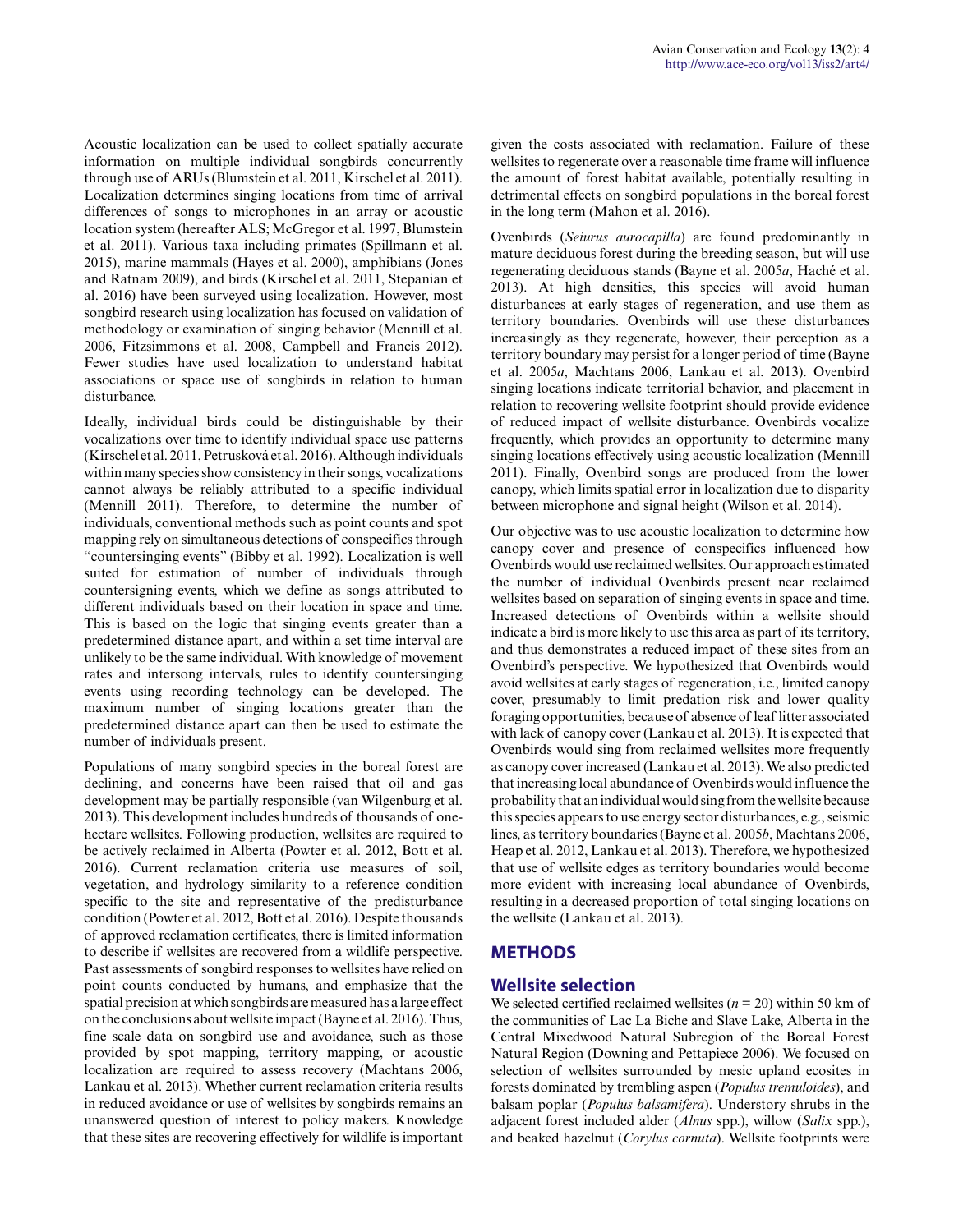an average of  $1.03 \pm 0.12$  (mean  $\pm$  standard error) hectares in size, determined through digitization of survey diagrams and field measurements (Abacus Datagraphics Limited 2015). An average of  $21.6 \pm 3.04$  years had passed since wellsite reclamation certificates were issued. Reclamation certificates were issued an average of  $3.71 \pm 0.61$  years after completion of resource extraction. However, vegetation on wellsites may regenerate heterogeneously, in part because of changing development and reclamation practices. For this reason, we selected sites to sample a gradient of woody vegetation recovery ranging from sites with predominantly grass and forb cover, to sites where woody vegetation exceeded five metres in height, i.e., canopy cover, rather than relying on age of wellsites alone to predict vegetation recovery. Each site typically had an adjacent linear feature, i.e., wellsite access road, which was previously used during the resource extraction process. We attempted to select sites surrounded by limited other recent human disturbance, e.g., forest harvest < 30 years old. The average proportion of area disturbed within a 150 m radius surrounding the well sites was  $0.18 \pm 0.05$ .

#### **Vegetation data collection**

We used the point intercept method to measure canopy cover on reclaimed wellsites (Floyd and Anderson 1987). A 90 m diagonal transect was laid out from a randomly selected corner of the wellsite to the opposite corner. Vegetation height measurements were taken at 3 m increments for the first and last 30 m, and 1 m increments for the center 30 m. These data were summarized into percent canopy cover based on presence or absence of vegetation above 5 m at each sampling location, which ranged from 0 to 100% at reclaimed wellsites. Canopy cover was used, as it was previously used to explain Ovenbird response to seismic line regeneration, and was correlated with other metrics important to Ovenbirds including percent cover of leaf litter that was determined using the same point intercept transect (Pearson's  $r = 0.88$ ; Lankau et al. 2013).

#### **Acoustic data collection**

We used global positioning system (GPS) enabled Wildlife Acoustics SM3 units equipped with external SMM-A1 microphones to construct the ALS (Wildlife Acoustics, Inc., Maynard, Massachusetts, USA). A total of 500 microphones were deployed over the 20 sites (25 microphones per site) during the songbird breeding season in 2015 (May 25–June 27) and 2016 (May 26–June 27). Three microphone spacings were used in the study; 35 m spacing (n = 11 sites), 37.5 m spacing (n = 7 sites), and 50 m spacing ( $n = 2$  sites; Fig. 1). Microphones were deployed at a height of 1.5 m, and spaced an average of  $31.4 \pm 0.44$  m apart in a 5 x 5 grid (Fig. 1). Arrays covered an average area of 2.13 ± 0.08 hectares. We determined positions with a horizontal accuracy of ± 3.0 cm using a Hemisphere S320 survey GPS. Positions were determined from the mounted Garmin 16x GPS attached to the recording unit (accuracy  $3.28 \pm 0.25$  m) when not possible to obtain locations using the survey GPS due to dense canopy. This occurred at 200 of the 525 microphone locations. The ALS was deployed, and recordings were collected on 1–5 subsequent days from 05:30AM to 08:30AM at each site in compressed Wildlife Acoustics' WAC format with a 48000 Hz sample rate. The GPS clock of the Garmin 16x was used to synchronize recordings within the array to  $\pm 1$  ms.

**Fig. 1**. Example countersinging event, where singing events of three Ovenbirds (*Seiurus aurocapilla*) occurred greater than 37.2 m apart during the 25.5 s interval. The labelled vocalizations in the spectrogram that was from the microphone in the center of the wellsite correspond with the labelled spatial locations over the wellsite. Sites varied slightly in microphone spacing and layout.



## **Acoustic data processing**

We processed three hours of morning song, i.e., 05:30–08:30 AM, at each site to target when Ovenbirds are mostly likely to vocalize. Recording files were converted to wav format and spectrograms were visualized using a 512 FFT hamming window in the program Audacity 2.1.3 (Audacity Team 2017). Recordings were visually scanned in groups of four channels to locate Ovenbird songs within the microphone array. Vocalizations were included in further analyses if the entire song was detected clearly on four or more microphones, and was not masked by songs of greater amplitude, or with any fainter singing events for 25% of the duration of the target vocalization on any channel. Ovenbird identifications were determined manually through acoustic and visual cues from spectrograms. The multichannel track that contained the strongest signal for each singing event was used in subsequent analyses.

Speed of sound was estimated using temperature data from the nearest Environment and Climate Change Canada weather station (Wilson et al. 2014, Environment and Climate Change Canada 2017). The same temperature value was used for all vocalizations occurring within hourly intervals. The weather stations used were an average of  $32.3 \pm 2.05$  km from the well sites. We imported the multichannel tracks, microphone positions, and speed of sound into the MATLAB based program XBAT for analysis (Figueroa and Robbins 2007, MathWorks Inc. 2014). Each vocalization that met the criteria mentioned earlier was annotated. We used the CSE location algorithm (version 2.3) for acoustic localization (Cortopassi 2006). This algorithm determines the time of arrival differences of a signal to different channels in the ALS using pairwise cross correlations of the signal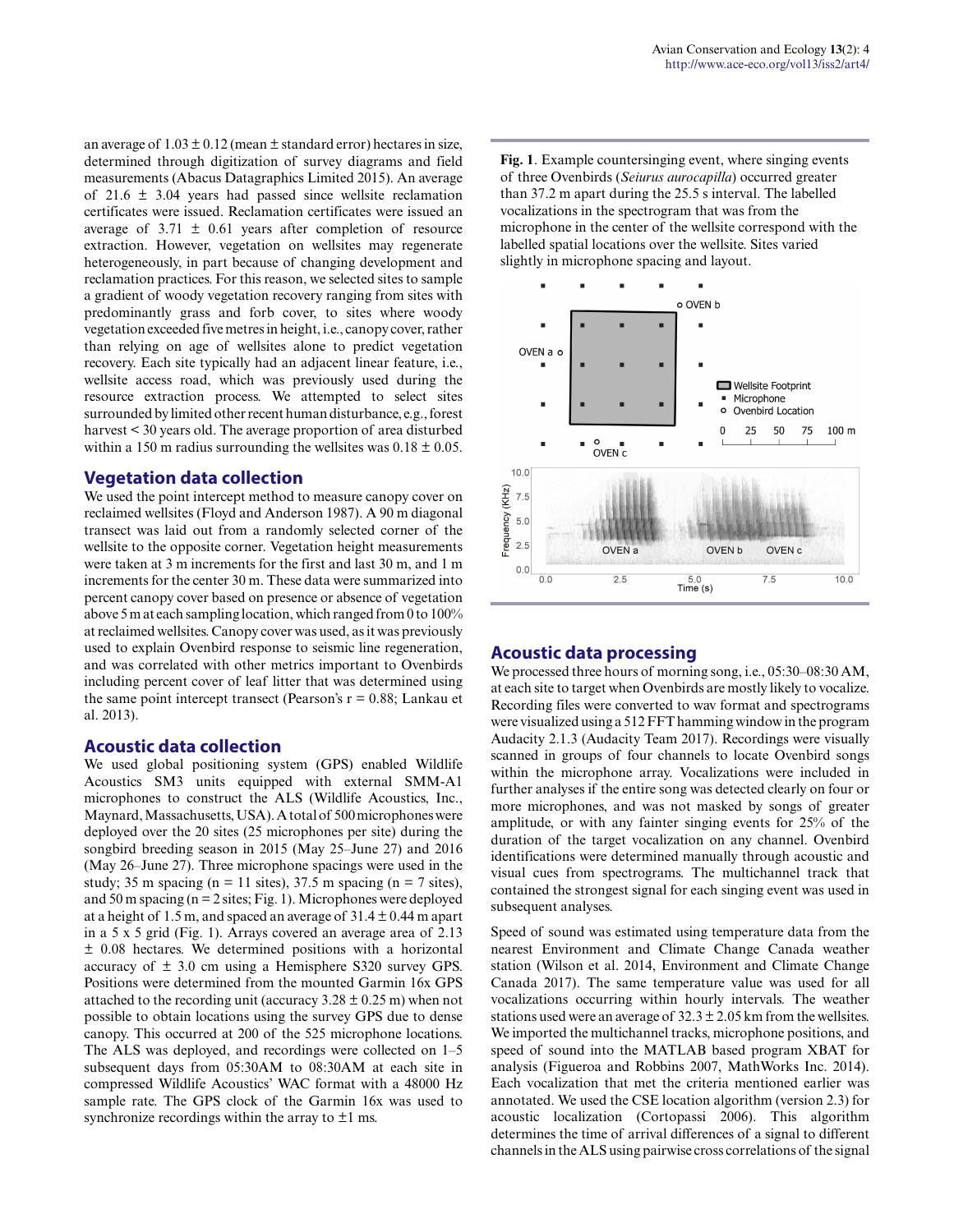between channels (Cortopassi 2006, Campbell and Francis 2012). These time of arrival differences are used to calculate the location of the signal under a known speed of sound and microphone locations (Cortopassi 2006). Each annotated vocalization was localized using a minimum of four channels to estimate positions, and a search radius of 100 m (Campbell and Francis 2012). This was to achieve the most accurate positions because accuracy of localization degrades with distance from the center of the array (McGregor et al. 1997, Campbell and Francis 2012, Wilson et al. 2014). Singing locations were exported from and visualized in QGIS 2.12.3 (Quantum GIS Development Team 2016). Events were constrained to within 100 m from wellsite center, to sample an equal area at each site. Vocalizations occurring beyond this buffer were excluded from subsequent analyses.

Playback experiments were performed at one of the study sites to estimate spatial error in localization. Error estimates were determined by calculating the distance between five known locations of a speaker broadcasting Ovenbird playbacks, and the estimated location of the playbacks using XBAT. Experiments were run to determine the average error under the three different spacing of microphones, and the GPS accuracy used to determine microphone locations that were used during the study. In each experiment, the location of the playback speaker was estimated using the survey GPS. At each playback location, a single Ovenbird vocalization was broadcast at 85 dB. In the first experiment, the average error in localization for 35 m microphone spacing, and microphone positions estimated with the survey grade GPS used at 11 sites, was 2.03 m (5th percentile: 0.74 m, 95th percentile: 3.44 m). Error increased to an average of 8.75 m (5th percentile: 4.16 m, 95th percentile: 12.3 m) in the second experiment, when microphones were spaced slightly farther apart (37.5 m) and the microphone positions were estimated from the Garmin 16x GPS attached to the recording unit which occurred at 7 sites. Finally, in the third experiment, with increased intermicrophone distance of 50 m, and when microphone positions were estimated from the Garmin 16x GPS attached to the recording unit that occurred at two sites, the resulting average error was 11.1 m (5th percentile: 8.19 m, 95th percentile: 16.2 m).

Previous data on Ovenbird territory mapping data, and counts of singing rate were used to estimate Ovenbird movement rates, and average intersong interval for identification of countersinging events. Ovenbird territory mapping data were obtained from Fort Liard, Northwest Territories in 2008 and 2009 (Lankau et al. 2013). Territories were obtained for 58 individuals, based on methods outlined in Lankau et al. 2013. We selected data from a single visit to each bird's territory where the individual was tracked for more than 30 minutes. We determined the 95th percentile of movement rate by dividing the total distance that the bird moved during the visit, by the length of the visit. The 95th percentile of Ovenbird singing rate was determined from values of singing rate provided by the lhreg package in R (R Core Team 2017, Sólymos et al. 2018). From these data, we determined that the 95th percentile of singing rate was 2.36 songs per minute or a song every 25.5 s. Within this 25.5 s interval, the 95% percentile of distance that Ovenbirds would move based on territory mapping data was 37.2 m. Using these values, we determined an estimate of the number of individuals (hereafter hypothesized individuals) at each site by identifying the maximum number of unique Ovenbird songs greater than 37.2 m apart from all other vocalizations that occurred during the 25.5 s time intervals (Fig. 1).

Singing events that occurred in the same position were averaged based on estimated error in localization at each site, to represent a single singing location. For example, if average error in localization was estimated to be 2.03 m at site, and 10 Ovenbird songs within a 2.03 m radius, the location of these events would be averaged to represent a single singing location. These averaged singing locations were then classified as occurring within the wellsite footprint, or within the adjacent forest. The proportion of singing locations within the wellsite footprint of total singing locations detected at each site were then determined.

#### **Statistical analysis**

A beta regression was used to determine how the total proportion of Ovenbird singing locations on the wellsite in relation to the adjacent forest changed in response to the total number of hypothesized individuals at the site (included as a continuous variable), and canopy cover on the wellsite (R package betareg; Cribari-Neto and Zeileis 2010). The pseudo r² was calculated to assess fit of the model. A significance level of  $\alpha = 0.05$  was used.

#### **RESULTS**

After removing vocalizations outside the 100 m buffer around the wellsite, we localized 3206 Ovenbird vocalizations across the 20 wellsites. After summarizing these locations into averaged singing locations, a total of 920 singing locations remained. A total of 38 hypothesized individuals were identified at the 20 sites based on countersinging events. At each site, there were between 0 and 169 instances where more than one hypothesized individual was detected per site based on our countersinging rules. The average number of hypothesized individuals at each wellsite was 1.86 ± 0.20. According to the beta regression, Ovenbirds would place a greater proportion of singing locations within the wellsite footprint with increasing canopy cover (Fig. 2, Table 1, pseudo *r*²  $= 0.65$ ). However, as the number of hypothesized individuals at each site increased, Ovenbirds placed a lower proportion of singing events within the wellsite footprint (Table 1).

**Fig. 2**. Plot of the predicted proportion of total Ovenbird (*Seiurus aurocapilla*) singing events on the wellsite as a function of canopy cover on the wellsite, with the number of conspecifics held constant at two individuals.

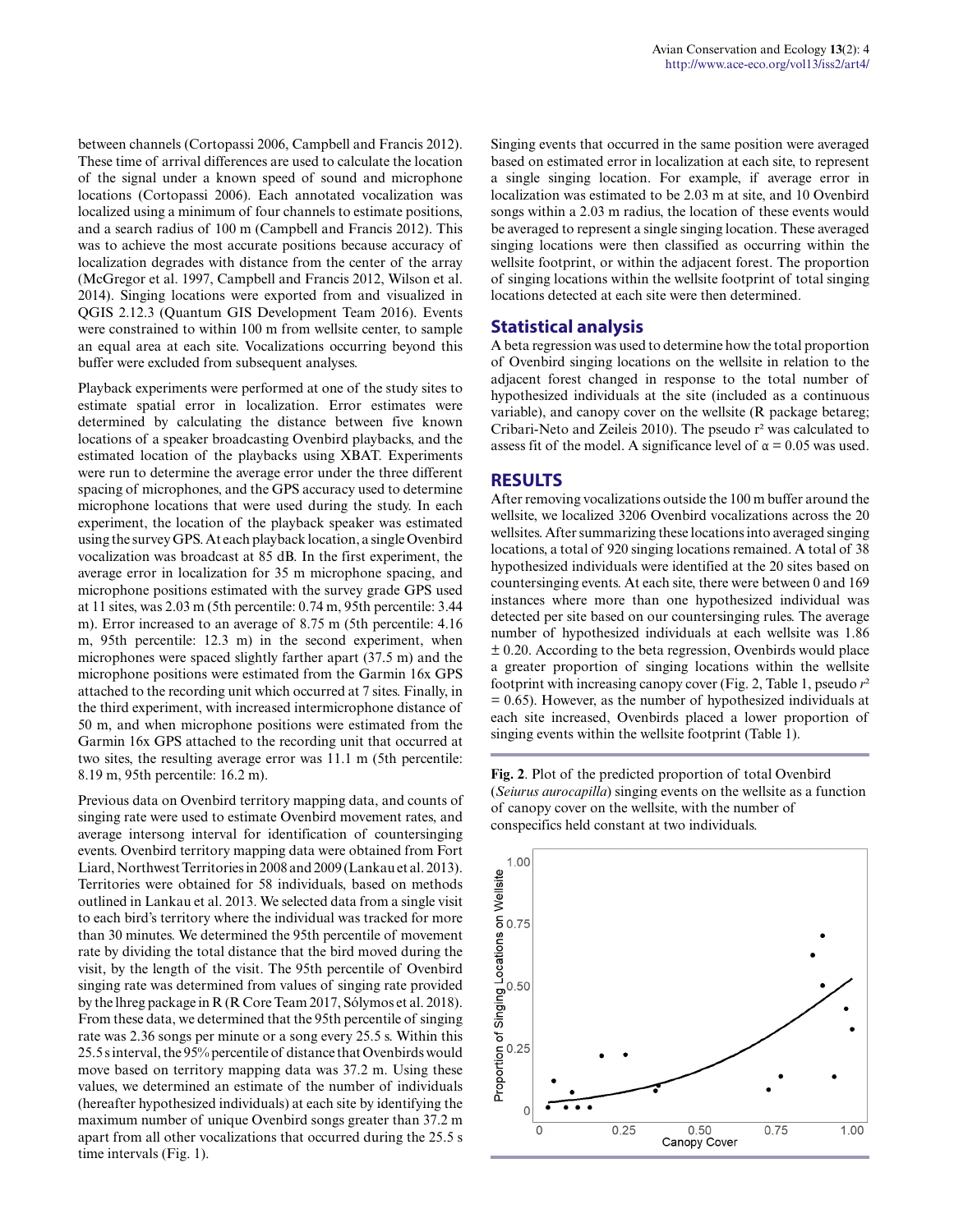**Table 1**. Results from beta regression analysis, where response variable is the proportion of total Ovenbird (*Seiurus aurocapilla*) singing locations on the wellsite.

|                       | Estimate | SE.   | Z       | р            |
|-----------------------|----------|-------|---------|--------------|
| Intercept             | $-2.24$  | 0.40  | $-5.53$ | ${}_{0.001}$ |
| Canopy Cover          | 3.55     | 0.52  | 6.86    | ${}_{0.001}$ |
| Number of Individuals | $-0.60$  | 0.19  | $-3.80$ | 0.002        |
| Phi                   | 12.5     | 4 1 4 | 3.02    | 0.003        |

## **DISCUSSION**

Previous studies have highlighted the difficulty of detecting the subtle effects of vegetation recovery on songbird behavior and abundance around energy sector disturbances in the boreal forest (Bayne et al. 2016). Conventional point counts are too imprecise, while considerable effort is required to implement spot mapping or territory mapping. Acoustic localization allowed us to determine how Ovenbird behavior changed in response to vegetation recovery, as well as measure local Ovenbird abundance on or near reclaimed wellsites. Increasing canopy cover on wellsites resulted in greater use by Ovenbirds, presumably because of a reduction in perceived predation risk and/or increased leaf litter, which is the main foraging medium for Ovenbirds (Lankau et al. 2013). We hypothesized that presence of conspecifics would result in reduced use of wellsites because these features may act as territory boundaries, which was supported. Our results support the idea Ovenbirds tolerate energy sector disturbances once they are partially regenerated, and will utilize early successional habitats as part of their territories (Haché et al. 2013, Lankau et al. 2013). Although multiple Ovenbirds were observed singing from wellsites, we could not delineate the full territory boundaries of each Ovenbird, and assume our measurements equate to a small proportion of each individual territory.

Relatively few species have been tracked using acoustic localization in terrestrial environments, despite potential for this technology to assist monitoring of various species (Kirschel et al. 2011, Spillmann et al. 2015). Variation in vegetation cover may have influenced the accuracy of localization across wellsites (Mennill et al. 2006, Mennill et al. 2012). Error in localization was moderate in this study, and an attempt was made to account for this by averaging singing locations (Kirschel et al. 2011, Mennill et al. 2012, Wilson et al. 2014). Ovenbirds were an excellent species to study using acoustic localization. They were relatively abundant at study sites, and produced sufficient numbers of vocalizations to allow them to be tracked over the time and area sampled. There were many songs however that could not be localized because of acoustic masking by other vocalizing species. The feasibility of this method is dependent on the number of songs available for localization, which will vary based on species and total number of individuals present (Araya-Salas et al. 2017, Hedley et al. 2017).

Our approach to estimate countersinging events was simplistic, and should be suitable for species that do not display a large degree of individual variation in song. This approach could be used to create approximate territories, and attribute vocalizations to individual birds. Similar approaches have been used to assign vocalizations to individuals and estimate their territories, which requires confirmation that vocalizations have been attributed to the correct individual following classification of songs based on acoustic characteristics (Kirschel et al. 2011, Petrusková et al. 2015). However, one concern is that we created estimates of movement rates and intersong interval from a similar, but independent study system. In addition, our approach was conservative, and may have failed to identify countersinging events that are closer or farther apart in space and time than our guidelines. In instances with very high local abundance of Ovenbirds, our time interval may be too short for all individuals to sing, given that Ovenbirds follow leader/follower dynamics in their singing pattern (Popp 1989).

We did not intend to directly equate our approach to conventional methods like spot mapping because multiple revisits on different days would have to be sampled to collect enough singing locations to construct more representative Ovenbird territories. Standard spot mapping recommends visits to 10–20 hectare grids on up to 10 independent days. To collect data more similar to spot mapping, a larger sampling grid would also be required, as our grid was 10–20% of the recommended size (Bibby et al. 1992). Because of equipment constraints, it can be infeasible to deploy the ALS at a single location for multiple days during the breeding season. Sampling the same sized area as a 12.25 hectare spot mapping grid would require 64 microphones based on 50 m spacing, which we believe to be the upper limit that microphones could be spaced given the methods we used (Bayne et al. 2005*b*). This may become more feasible based on developments of sensor networks that are more affordable, and use of methodologies that can allow increased spacing of microphones (Taylor et al. 2016). However, an additional consideration is that this form of data collection would primarily provide singing locations of males, and additional information standard to spot mapping such as female observations, and breeding behavior will be missed. Therefore, acoustic localization will have to be supplemented with a human observer to collect equivalent data as spot mapping. Further work is also needed to assess differences in processing time from conventional spot-mapping data to localization data, and if bias on bird behavior differs between the two methods.

Increasing canopy cover resulted in increased use of reclaimed wellsites by Ovenbirds, but presence of conspecifics appeared to negatively influence this relationship. Because current reclamation criteria in Alberta do not currently account for songbirds, and further work is required to determine how changes in reclamation practices will impact songbird communities in the future. Future work could use localization to understand the local scale impacts of other types of energy disturbances such as seismic lines and pipelines. Localization is becoming increasingly accessible with the advent of sensor networks that will create more cost-effective arrays, and machine learning algorithms that could allow individuals to be distinguished based on their vocalizations (Kirschel et al. 2009, Taylor et al. 2016). Pairing localization data with high resolution photogrammetry or LiDAR data could provide fundamental insights into fine scale habitat use by songbirds (van Rensen et al. 2015, Cruzan et al. 2016). These data could also be approached using spatially explicit capturerecapture models, or acoustic spatially explicit capture-recapture models to determine density of individuals (Dawson and Efford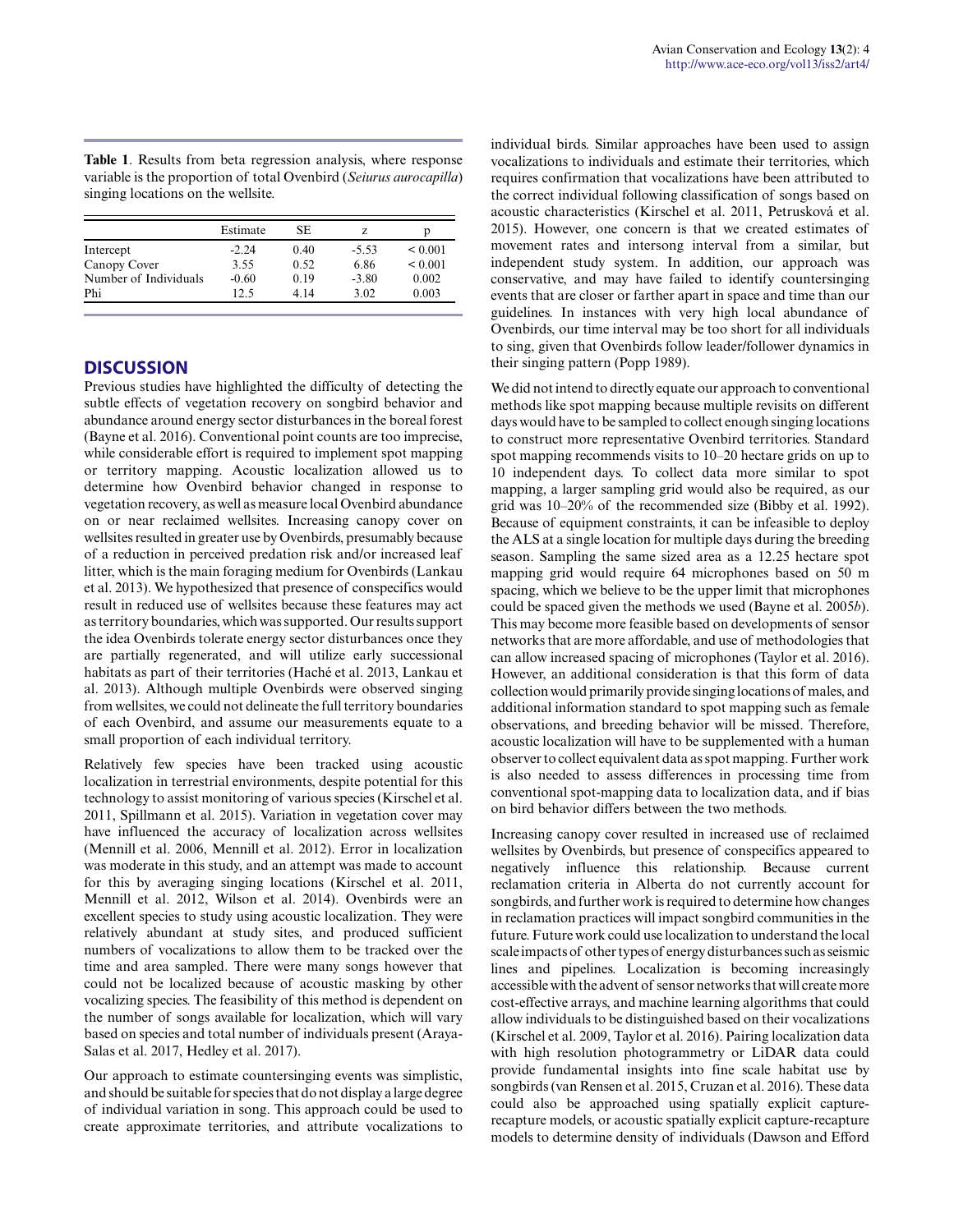2009, Campbell and Francis 2012, Stevenson et al. 2015). acoustic localization can be used to provide precise spatial locations of different birds concurrently. Technological advances in this method could provide an alternative to conventional methods like territory or spot mapping in the future, when used in combination with other types of data collection (Taylor et al. 2016).

*Responses to this article can be read online at:* <http://www.ace-eco.org/issues/responses.php/1248>

#### **Acknowledgments:**

*This research was supported by a Natural Sciences and Engineering Research Council of Canada Collaborative Research and Development Grant (CRDPJ 469943-14) in conjunction with Alberta-Pacific Forest Industries, Cenovus Energy, and Conoco-Phillips Canada. Additional funding was provided by the Natural Sciences and Engineering Research Council of Canada (NSERC) CREATE and CRD programs, the Joint Oil Sands Monitoring (JOSM), the Alberta Upstream Petroleum Research Fund (AUPRF), the Canadian Oil Sands Innovation Alliance (COSIA), Environment and Climate Change Canada's Habitat Stewardship Program (HSP), and the University of Alberta Northern Research Awards (UANRA). SW was supported by the Land Reclamation International Graduate School (LRIGS). Special thanks to Cassidy Bodnar, Caroline Walter, Melissa Kucey, and Jocelyn Gregoire for assistance with field data collection. Finally, we thank Hedwig Lankau for providing territory mapping data to inform Ovenbird movement rates.*

#### **LITERATURE CITED**

Abacus Datagraphics Limited. 2015. *AbaData.* Abacus Datagraphics Limited, Red Deer, Alberta, Canada. [online] URL: <http://abadata.ca/>

Araya-Salas, M., K. Wojczulanis-Jakubas, E. M. Phillips, D. J. Mennill, and T. F. Wright. 2017. To overlap or not to overlap: context-dependent coordinated singing in lekking Long-billed Hermits. *Animal Behaviour* 124:57-64. [http://dx.doi.org/10.1016/](http://dx.doi.org/10.1016%2Fj.anbehav.2016.12.003) [j.anbehav.2016.12.003](http://dx.doi.org/10.1016%2Fj.anbehav.2016.12.003) 

Audacity Team. 2017. *Audacity: free audio editor and recorder version 2.1.3.* [online] URL: [http://www.audacityteam.org/](http://www.audacityteam.org/download) [download](http://www.audacityteam.org/download)

Bayne, E. M., S. Boutin, B. Tracz, and K. Charest. 2005*b.* Functional and numerical responses of Ovenbirds (*Seiurus aurocapilla*) to changing seismic exploration practices in Alberta's boreal forest. *Écoscience* 12:216-222. [http://dx.doi.org/10.2980/](http://dx.doi.org/10.2980%2Fi1195-6860-12-2-216.1) [i1195-6860-12-2-216.1](http://dx.doi.org/10.2980%2Fi1195-6860-12-2-216.1)

Bayne, E. M., L. Leston, C. L. Mahon, P. Sólymos, C. Machtans, H. Lankau, J. R. Ball, S. L. van Wilgenburg, S. G. Cumming, T. Fontaine, F. K. A. Schmiegelow, and S. J. Song. 2016. Boreal bird abundance estimates within different energy sector disturbances vary with point count radius. *Condor* 118:376-390. [http://dx.doi.](http://dx.doi.org/10.1650%2FCONDOR-15-126.1) [org/10.1650/CONDOR-15-126.1](http://dx.doi.org/10.1650%2FCONDOR-15-126.1) 

Bayne, E. M., S. L. van Wilgenburg, S. Boutin, and K. A. Hobson. 2005*a*. Modeling and field-testing of Ovenbird (*Seiurus* *aurocapillus*) responses to boreal forest dissection by energy sector development at multiple spatial scales. *Landscape Ecology* 20:203-216. [http://dx.doi.org/10.1007/s10980-004-2265-9](http://dx.doi.org/10.1007%2Fs10980-004-2265-9)

Bibby, C. J., N. D. Burgess, and D. A. Hill. 1992. *Bird census techniques.* Academic, London, England.

Blumstein, D.T., D. J. Mennill, P. Clemins, L. Girod, K. Yao, G. Patricelli, J. L. Deppe, A. H. Krakauer, C. Clark, K. A. Cortopassi, S. F. Hanser, B. McCowan, A. M. Ali, and A. N. G. Kirschel. 2011. Acoustic monitoring in terrestrial environments using microphone arrays: applications, technological considerations and prospectus. *Journal of Applied Ecology* 48:758-767. [http://dx.](http://dx.doi.org/10.1111%2Fj.1365-2664.2011.01993.x) [doi.org/10.1111/j.1365-2664.2011.01993.x](http://dx.doi.org/10.1111%2Fj.1365-2664.2011.01993.x)

Bott, R., G. Chandler, and P. Mckenzie-Brown. 2016. *Footprints: the evolution of land conservation and reclamation in Alberta.* Kingsley, Calgary, Alberta, Canada.

Campbell, M., and C. M. Francis. 2012. Using microphone arrays to examine effects of observers on birds during point count surveys. *Journal of Field Ornithology* 83:391-402. [http://dx.doi.](http://dx.doi.org/10.1111%2Fj.1557-9263.2012.00389.x) [org/10.1111/j.1557-9263.2012.00389.x](http://dx.doi.org/10.1111%2Fj.1557-9263.2012.00389.x)

Cortopassi, K. A. 2006. *CSE location measurement: a source location tool using correlation sum estimation written for the XBAT analysis platform in MATLAB.* Cornell Lab of Ornithology, Ithaca, New York, USA.

Cribari-Neto, F., and A. Zeileis. 2010. Beta regression in R. *Journal of Statistical Software* 34:1-24. [http://dx.doi.](http://dx.doi.org/10.18637%2Fjss.v034.i02) [org/10.18637/jss.v034.i02](http://dx.doi.org/10.18637%2Fjss.v034.i02) 

Cruzan, M. B., B. G. Winstein, M. R. Grasty, B. F. Kohrn, E. C. Hendrickson, T. M. Arredondo, and P. G. Thompson. 2016. Small unmanned aerial vehicles (micro-UAVs, drones) in plant ecology. *Applications in Plant Sciences* 4:1600041. [http://dx.doi.](http://dx.doi.org/10.3732%2Fapps.1600041) [org/10.3732/apps.1600041](http://dx.doi.org/10.3732%2Fapps.1600041)

Darras, K., P. Putz, Fahrurrozi, K. Rembold, and T. Tscharntke. 2016. Measuring sound detection spaces for acoustic animal sampling and monitoring. *Biological Conservation* 201:29-37. [http://dx.doi.org/10.1016/j.biocon.2016.06.021](http://dx.doi.org/10.1016%2Fj.biocon.2016.06.021)

Dawson, D. K., and M. G. Efford. 2009. Bird population density estimated from acoustic signals. *Journal of Applied Ecology* 46:1201-1209. [http://dx.doi.org/10.1111/j.1365-2664.2009.01731.](http://dx.doi.org/10.1111%2Fj.1365-2664.2009.01731.x) [x](http://dx.doi.org/10.1111%2Fj.1365-2664.2009.01731.x) 

Downing, D. J., and W. W. Pettapiece. 2006. *Natural regions and subregions of Alberta.* Publication Number T/852. Government of Alberta, Edmonton, Alberta, Canada.

Ehnes, M., and J. R. Foote. 2015. Comparison of autonomous and manual recording methods for discrimination of individually distinctive Ovenbird songs. *Bioacoustics* 24:111-121. [http://dx.](http://dx.doi.org/10.1080%2F09524622.2014.994228) [doi.org/10.1080/09524622.2014.994228](http://dx.doi.org/10.1080%2F09524622.2014.994228) 

Environment and Climate Change Canada. 2017. *Historical climate data.* Environment and Climate Change Canada, Gatineau, Québec, Canada. [online] URL: [http://climate.weather.](http://climate.weather.gc.ca) [gc.ca](http://climate.weather.gc.ca)

Figueroa, H., and M. Robbins. 2007. *XBAT (version 5).* Cornell Lab of Ornithology, Ithaca, New York, USA.

Fitzsimmons, L. P., J. R. Foote, L. M. Ratcliffe, and D. J. Mennill. 2008. Eavesdropping and communication networks revealed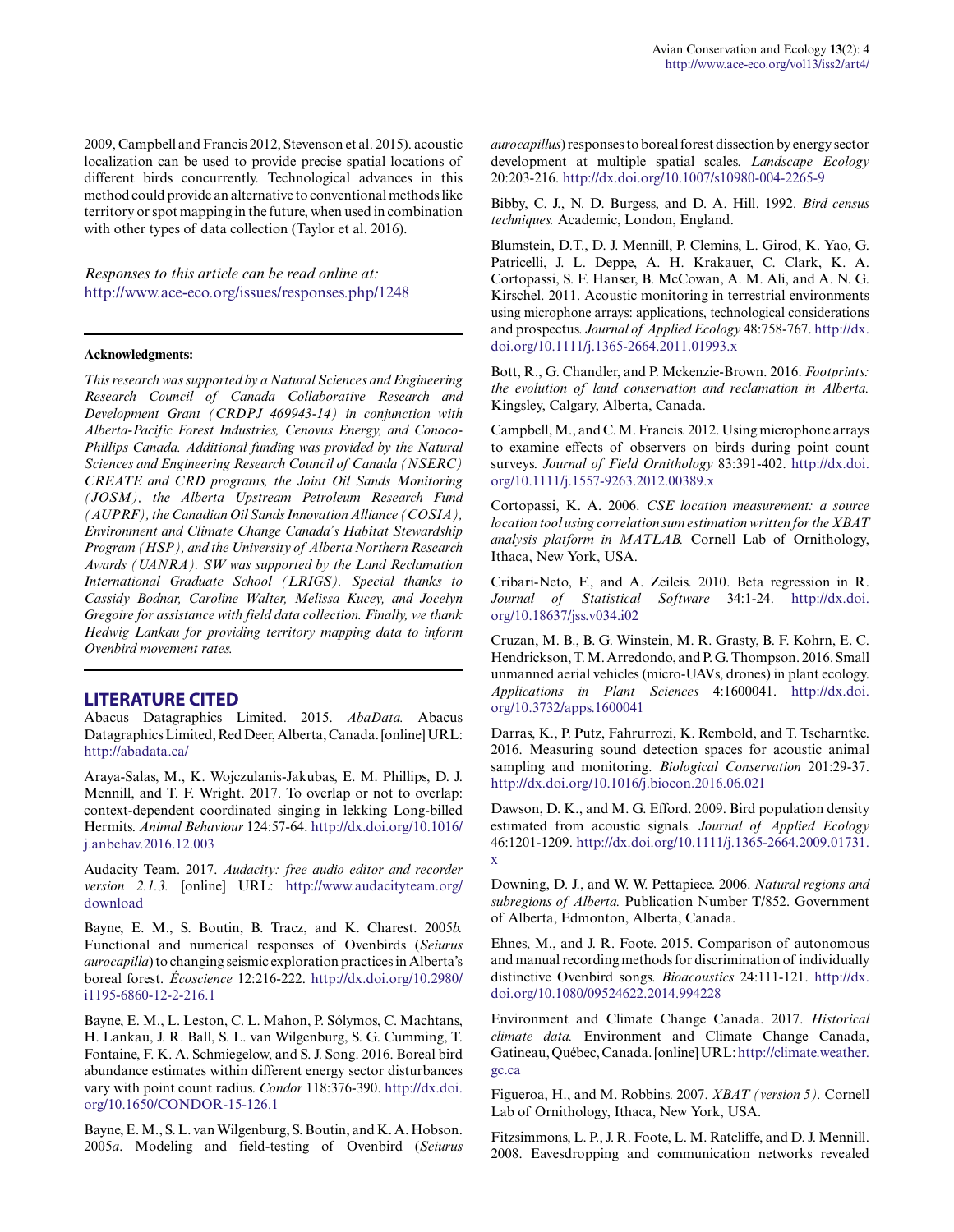through playback and an acoustic location system. *Behavioural Ecology* 19:824-829. [http://dx.doi.org/10.1093/beheco/arn036](http://dx.doi.org/10.1093%2Fbeheco%2Farn036) 

Floyd, D. A., and J. E. Anderson. 1987. A comparison of three methods for estimating plant cover. *Journal of Ecology* 75:221-228. [http://dx.doi.org/10.2307/2260547](http://dx.doi.org/10.2307%2F2260547) 

Haché, S., M.-A. Villard, and E. M. Bayne. 2013. Experimental evidence for an ideal free distribution in a breeding population of a territorial songbird. *Ecology* 94:861-869. [http://dx.doi.](http://dx.doi.org/10.1890%2F12-1025.1) [org/10.1890/12-1025.1](http://dx.doi.org/10.1890%2F12-1025.1)

Hayes, S. A., D. K. Mellinger, D. A. Croll, D. P. Costa, and J. F. Borsani. 2000. An inexpensive passive acoustic system for recording and localizing wild animal sounds. *Journal of the Acoustical Society of America* 107:3552-3555. [http://dx.doi.](http://dx.doi.org/10.1121%2F1.429424) [org/10.1121/1.429424](http://dx.doi.org/10.1121%2F1.429424)

Heap, S., P. Byrne, and D. Stuart-Fox. 2012. The adoption of landmarks for territorial boundaries. *Animal Behaviour* 83:871-878. [http://dx.doi.org/10.1016/j.anbehav.2012.01.016](http://dx.doi.org/10.1016%2Fj.anbehav.2012.01.016)

Hedley, R. W., Y. Huang, and K. Yao. 2017. Direction-of-arrival estimation of animal vocalizations for monitoring animal behavior and improving estimates of abundance. *Avian Conservation and Ecology* 12(1):6. [http://dx.doi.org/10.5751/](http://dx.doi.org/10.5751%2FACE-00963-120106) [ACE-00963-120106](http://dx.doi.org/10.5751%2FACE-00963-120106) 

Jones, D. L., and R. Ratnam. 2009. Blind location and separation of callers in a natural chorus using a microphone array. *Journal of the Acoustical Society of America* 126:895-910. [http://dx.doi.](http://dx.doi.org/10.1121%2F1.3158924) [org/10.1121/1.3158924](http://dx.doi.org/10.1121%2F1.3158924) 

Kirschel, A. N. G., M. L. Cody, Z. T. Harlow, V. J. Promponas, E. E. Vallejo, and C. E. Taylor. 2011. Territorial dynamics of Mexican Ant-thrushes *Formicarius moniliger* revealed by individual recognition of their songs. *Ibis* 153:255-268. [http://dx.](http://dx.doi.org/10.1111%2Fj.1474-919X.2011.01102.x) [doi.org/10.1111/j.1474-919X.2011.01102.x](http://dx.doi.org/10.1111%2Fj.1474-919X.2011.01102.x) 

Kirschel, A. N. G., D. A. Earl, Y. Yao, I. A. Escobar, E. Vilches, E. E. Vallejo, and C. E. Taylor. 2009. Using songs to identify individual Mexican Antthrush *Formicarius moniliger*: comparison of four classification methods. *Bioacoustics* 19:1-20. [http://dx.doi.](http://dx.doi.org/10.1080%2F09524622.2009.9753612) [org/10.1080/09524622.2009.9753612](http://dx.doi.org/10.1080%2F09524622.2009.9753612) 

Lankau, H. E., E. M. Bayne, and C. S. Machtans. 2013. Ovenbird (*Seiurus aurocapilla*) territory placement near seismic lines is influenced by forest regeneration and conspecific density. *Avian Conservation and Ecology* 8(1):5. [http://dx.doi.org/10.5751/](http://dx.doi.org/10.5751%2FACE-00596-080105) [ACE-00596-080105](http://dx.doi.org/10.5751%2FACE-00596-080105) 

Machtans, C. S. 2006. Songbird response to seismic lines in the western boreal forest: a manipulative experiment. *Canadian Journal of Zoology* 84:1421-1430. [http://dx.doi.org/10.1139/](http://dx.doi.org/10.1139%2Fz06-134) [z06-134](http://dx.doi.org/10.1139%2Fz06-134)

Mahon, C. L., G. Holloway, P. Sólymos, S. G. Cumming, E. M. Bayne, F. K. A. Schmiegelow, and S. J. Song. 2016. Community structure and niche characteristics of upland and lowland western boreal birds at multiple spatial scales. *Forest Ecology and Management* 361:99-116. [http://dx.doi.org/10.1016/j.foreco.2015.11.007](http://dx.doi.org/10.1016%2Fj.foreco.2015.11.007)

Mathworks Inc. 2014. *MATLAB and statistics toolbox release.* Mathworks Inc., Natick, Massachusetts, USA. [online] URL: <https://www.mathworks.com/products/matlab.html>

McGregor, P. K., T. Dabelsteen, C. W. Clark, J. L. Bower, and J. Holland. 1997. Accuracy of a passive acoustic location system: empirical studies in terrestrial habitats. *Ethology Ecology & Evolution* 9:269-286. [http://dx.doi.org/10.1080/08927014.1997.9522887](http://dx.doi.org/10.1080%2F08927014.1997.9522887) 

Mennill, D. J. 2011. Individual distinctiveness in avian vocalizations and the spatial monitoring of behaviour. *Ibis* 153:235-238. [http://dx.doi.org/10.1111/j.1474-919X.2011.01119.](http://dx.doi.org/10.1111%2Fj.1474-919X.2011.01119.x) [x](http://dx.doi.org/10.1111%2Fj.1474-919X.2011.01119.x) 

Mennill, D. J., M. Battison, D. R. Wilson, J. R. Foote, and S. M. Doucet. 2012. Field test of an affordable, portable, wireless microphone array for the spatial monitoring of animal ecology and behaviour. *Methods in Ecology and Evolution* 3:704-712. [http://dx.doi.org/10.1111/j.2041-210X.2012.00209.x](http://dx.doi.org/10.1111%2Fj.2041-210X.2012.00209.x) 

Mennill, D. J., J. M. Burt, K. M. Fristrup, and S. L. Vehrencamp. 2006. Accuracy of an acoustic location system for monitoring the position of duetting songbirds in tropical forest. *Journal of the Acoustical Society of America* 119:2832-2839. [http://dx.doi.](http://dx.doi.org/10.1121%2F1.2184988) [org/10.1121/1.2184988](http://dx.doi.org/10.1121%2F1.2184988) 

Petrusková, T., I. Pišvejcová, A. Kinštová, T. Brinke, and A. Petrusek. 2016. Repertoire-based individual acoustic monitoring of a migratory passerine bird with complex song as an efficient tool for tracking territorial dynamics and annual return rates. *Methods in Ecology and Evolution* 7:274-284. [http://dx.doi.](http://dx.doi.org/10.1111%2F2041-210X.12496) [org/10.1111/2041-210X.12496](http://dx.doi.org/10.1111%2F2041-210X.12496) 

Popp, J. W. 1989. Temporal aspects of singing interactions among territorial Ovenbirds (*Seiurus aurocapillus*). *Ethology* 82:127-133. [http://dx.doi.org/10.1111/j.1439-0310.1989.tb00493.x](http://dx.doi.org/10.1111%2Fj.1439-0310.1989.tb00493.x)

Powter, C., N. Chymko, G. Dinwoodie, D. Howat, A. Janz, R. Puhlmann, T. Richens, D. Watson, H. Sinton, K. Ball, A. Etmanski, B. Patterson, L. Brocke, and R. Dyer. 2012. Regulatory history of Alberta's industrial land conservation and reclamation program. *Canadian Journal of Soil Science* 92:39-51. [http://dx.](http://dx.doi.org/10.4141%2Fcjss2010-033) [doi.org/10.4141/cjss2010-033](http://dx.doi.org/10.4141%2Fcjss2010-033) 

Quantum GIS Development Team. 2016. *Quantum GIS geographic information system.* [online] URL: [http://www.qgis.](http://www.qgis.org/en/site) [org/en/site](http://www.qgis.org/en/site) 

R Core Team. 2017. *R: A language and environment for statistical computing.* R Foundation for Statistical Computing, Vienna, Austria. [online] URL: <http://www.R-project.org/>

Shonfield, J., and E. M. Bayne. 2017. Autonomous recording units in avian ecological research: current use and future applications. *Avian Conservation and Ecology* 12(1):14. [http://dx.doi.](http://dx.doi.org/10.5751%2FACE-00974-120114) [org/10.5751/ACE-00974-120114](http://dx.doi.org/10.5751%2FACE-00974-120114) 

Sólymos, P., S. M. Matsuoka, D. Stralberg, N. K. S. Barker, and E. M. Bayne. 2018. Phylogeny and species traits predict bird detectability. *Ecography*. [http://dx.doi.org/10.1111/ecog.03415](http://dx.doi.org/10.1111%2Fecog.03415)

Spillmann, B., M. A. van Noordwijk, E. P. Willems, T. M. Setia, U. Wipfli, and C. P. van Schaik. 2015. Validation of an acoustic location system to monitor Bornean orangutan (*Pongo pygmaeus wurmbii*) long calls. *American Journal of Primatology* 77:767-776. [http://dx.doi.org/10.1002/ajp.22398](http://dx.doi.org/10.1002%2Fajp.22398) 

Stepanian, P. M., K. G. Horton, D. C. Hille, C. E. Wainwright, P. B. Chilson, and J. F. Kelly. 2016. Extending bioacoustic monitoring of birds aloft through flight call localization with a